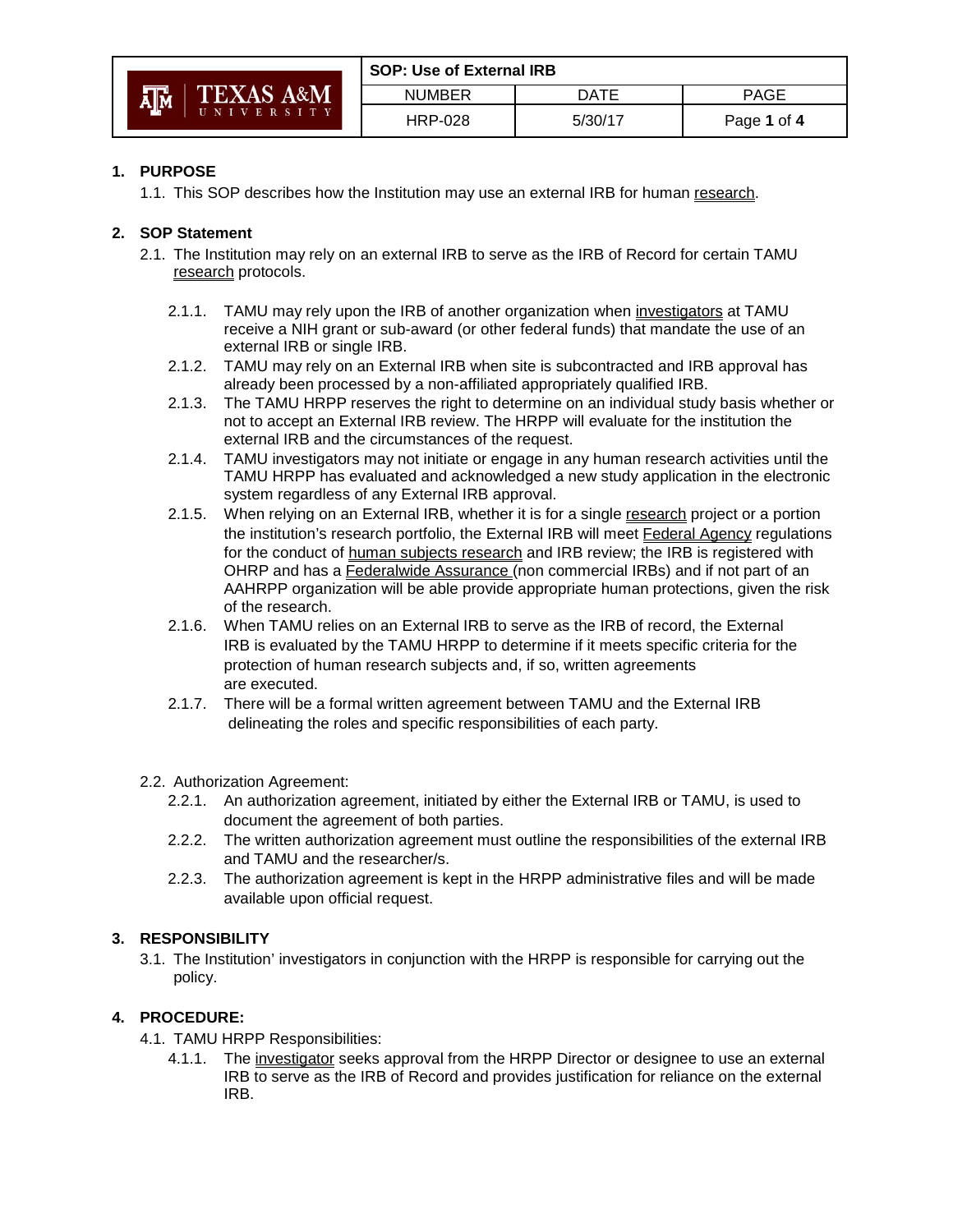|                       |                      | <b>SOP: Use of External IRB</b> |             |             |
|-----------------------|----------------------|---------------------------------|-------------|-------------|
| <b>A</b> <sub>M</sub> | <b>TEXAS A&amp;M</b> | <b>NUMBER</b>                   | DATE        | <b>PAGE</b> |
| UNIVERSITY            | <b>HRP-028</b>       | 5/30/17                         | Page 2 of 4 |             |

4.1.2. The HRPP Director or designee assesses whether an external IRB is qualified to serve as the IRB of Record for TAMU human subject research project by verifying the following:

4.1.2.1. The organization's Human Research Protection Program is accredited by AAHRPP or will be able provide appropriate human protections, given the risk of the research.

- 4.1.2.2. Has an active Federalwide Assurance (FWA) on file with the Federal Office for Human Research Protection (non-commercial IRBs)
- 4.1.2.3. The IRB is registered with OHRP.
- 4.1.2.4. The Board Membership satisfy the requirements of 45 CFR 46.107 and 21 CFR 56.107.
- 4.1.2.5. The external IRB has an adequate process in place to notify the TAMU IRB and researcher(s) of its approvals, determinations, reportable events, suspensions, and terminations/
- 4.1.2.6. In the opinion of TAMU HRPP Director or designee the external IRB can fulfill its responsibilities as outlined in the written authorization agreement.
- 4.1.3. If it is determined that the external IRB is qualified to serve as the IRB of Record, a written authorization agreement is initiated, by either the external IRB or TAMU, which documents the agreement of both parties.
- 4.1.4. The following information from the external organization is provided to the TAMU HRPP Director or designee:
	- 4.1.4.1. The IRB's Federalwide Assurance (FWA) number
	- 4.1.4.2. IRB's Institution/organization (IORG) number
	- 4.1.4.3. The contact information for the external IRB's Institutional Official (name, address, telephone number, e-mail address)
	- 4.1.4.4. The contact information for the external IRB's Administrator and/or designated point of contact (name, address, telephone number, e-mail address)
- 4.2. TAMU Investigator Responsibilities:
	- 4.2.1. Comply with the external IRB's requirements, directives per the Authorization Agreement and local institutional requirements.
	- 4.2.2. Must not enroll individuals in any research protocol prior to the following:
		- 4.2.2.1. Review and approval by the external IRB, and
			- 4.2.2.2. Verification of local review requirements and written confirmation of the external IRB approval from the TAMU HRPP.
	- 4.2.3. Ensure the safe and appropriate performance of the research. This includes, but is not limited to ensuring the qualifications of research staff; monitoring protocol compliance; maintaining compliance with state, local or organizational requirements related to the protection of human subjects; providing a mechanism to receive and address concerns from local study subjects and others about the conduct of the research; and investigating, managing, and providing notification to the external IRB and the TAMU HRPP of any study-specific incidence, experience, or outcome that rises to the level of an unanticipated problem and/or serious or continuing non-compliance.
	- 4.2.4. Provide the external IRB with any local context issues relevant to the research protocol.
	- 4.2.5. Disclose financial conflicts of interest according to the agreed upon process and comply with any conflict management plans that may result.
	- 4.2.6. Promptly report to the external IRB any proposed changes in the research. The investigator must not initiate changes in the research (including changes in the consent document) without prior IRB review and approval or TAMU HRPP confirmation, except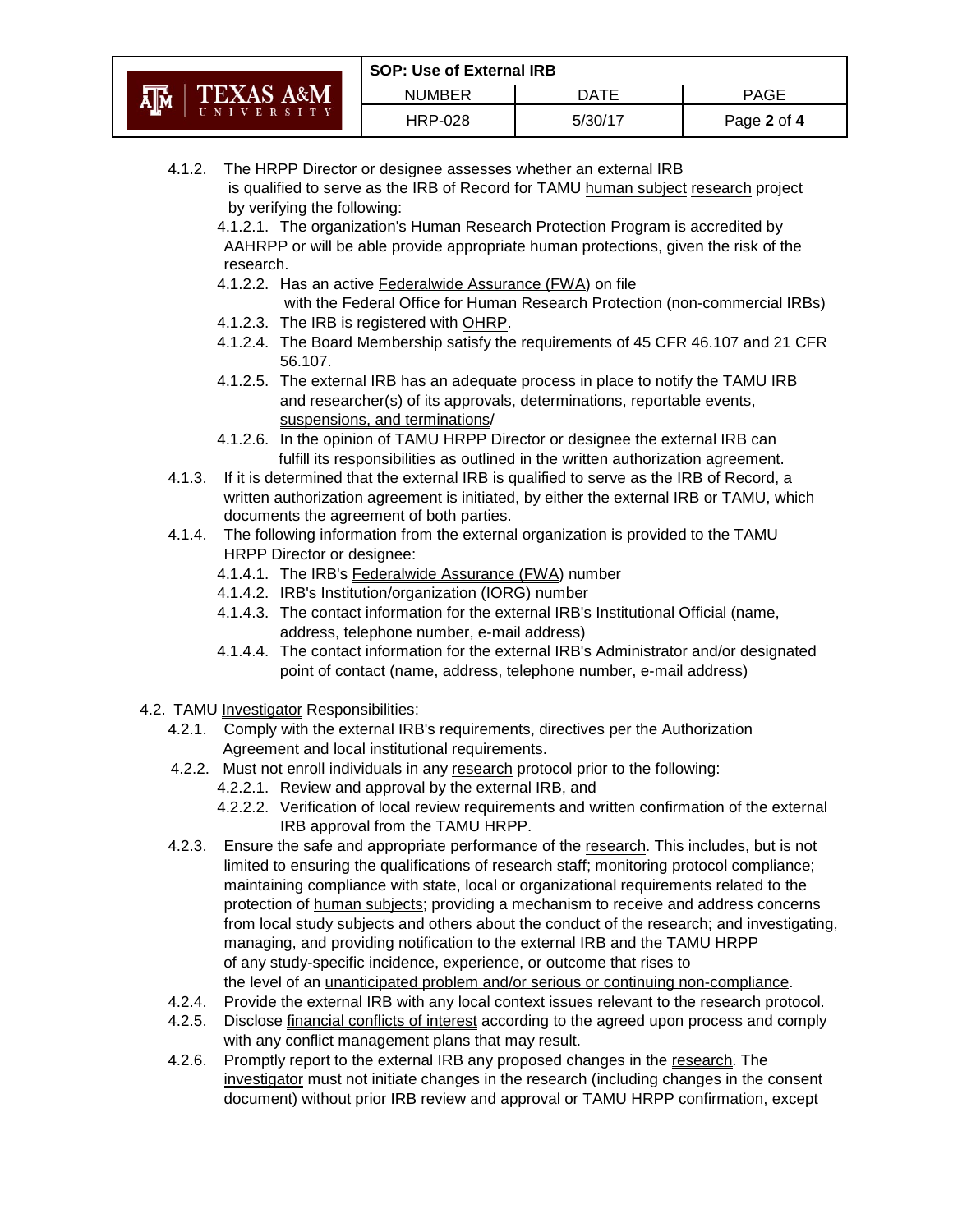|                                               | <b>SOP: Use of External IRB</b> |         |             |
|-----------------------------------------------|---------------------------------|---------|-------------|
| <b>A<sub>IM</sub></b><br><b>TEXAS A&amp;M</b> | <b>NUMBER</b>                   | DATE    | PAGE        |
| UNIVERSITY                                    | <b>HRP-028</b>                  | 5/30/17 | Page 3 of 4 |

where necessary to eliminate apparent immediate hazards to the subjects.

- 4.2.7. When responsible for enrolling subjects, will obtain, document, and maintain records of consent for each subject or subject's legally authorized representative as stipulated by the IRB. The investigator will utilize the TAMU consent, assent, and/or HIPAA templates, as appropriate.
- 4.2.8. Will provide to the external IRB any data and safety monitoring reports they receive, either at continuing review, upon request by the reviewing IRB, or on an emergent basis, if appropriate.
- 4.2.9. Provide updates to the external IRB and TAMU HRPP whenever a principal investigator is no longer the responsible party for a research project under the purview of the external IRB.
- 4.2.10. Provide the contact person and contact information for the TAMU HRPP Director or Designee to the external IRB.
- 4.2.11. Documenting request for reliance on the External IRB through the IRB electronic system (iRIS).
	- 4.2.11.1. Document the initial request for reliance by submitting an application in iRIS.
		- 4.2.11.1.1. The investigator agrees not to proceed with any study related activities until the TAMU HRPP has evaluated and given written confirmation of the reliance on the External IRB review.
	- 4.2.11.2. Document any updates, continuing reviews and modifications to the research approved by the external IRB including the following reportable new information:
		- 4.2.11.2.1.1. new risks and unanticipated problems
		- 4.2.11.2.1.2. harm experienced by a subject
		- 4.2.11.2.1.3. non-compliance, audits by external agencies
		- 4.2.11.2.1.4. monitoring reports, protocol deviations
		- 4.2.11.2.1.5. breach of confidentiality
		- 4.2.11.2.1.6. un-reviewed changes taken to eliminate apparent immediate harm to a subject
		- 4.2.11.2.1.7. incarceration of a subject
	- 4.2.11.2.1.8. unresolved subject complaint
- 4.3. External IRB Responsibilities include, but are not limited to:
	- 4.3.1. Conduct review of research according to all applicable regulations and laws, including initial review, continuing review, and review of modifications to previously approved research.
	- 4.3.2. Conduct review of potential unanticipated problems, adverse events, and/or serious or continuing non-compliance.
	- 4.3.3. Provide notification to researcher staff and relying institution in writing of its determinations and decisions.
	- 4.3.4. Make available relevant IRB minutes, IRB membership rosters, and standard operating procedures to the relying institution upon request.
	- 4.3.5. When appropriate, and as indicated in the written authorization agreement, conduct onsite or remote post-approval monitoring or audits.
	- 4.3.6. Maintain an IRB membership that satisfies the requirements of 45 CFR 46.107 and 21 CFR 56.107 and which provides special expertise as needed to adequately assess all aspects of each study.
	- 4.3.7. Promptly notify the TAMU Institutional Official or designee if there is a suspension or termination of the external IRB's authorization to review a study.